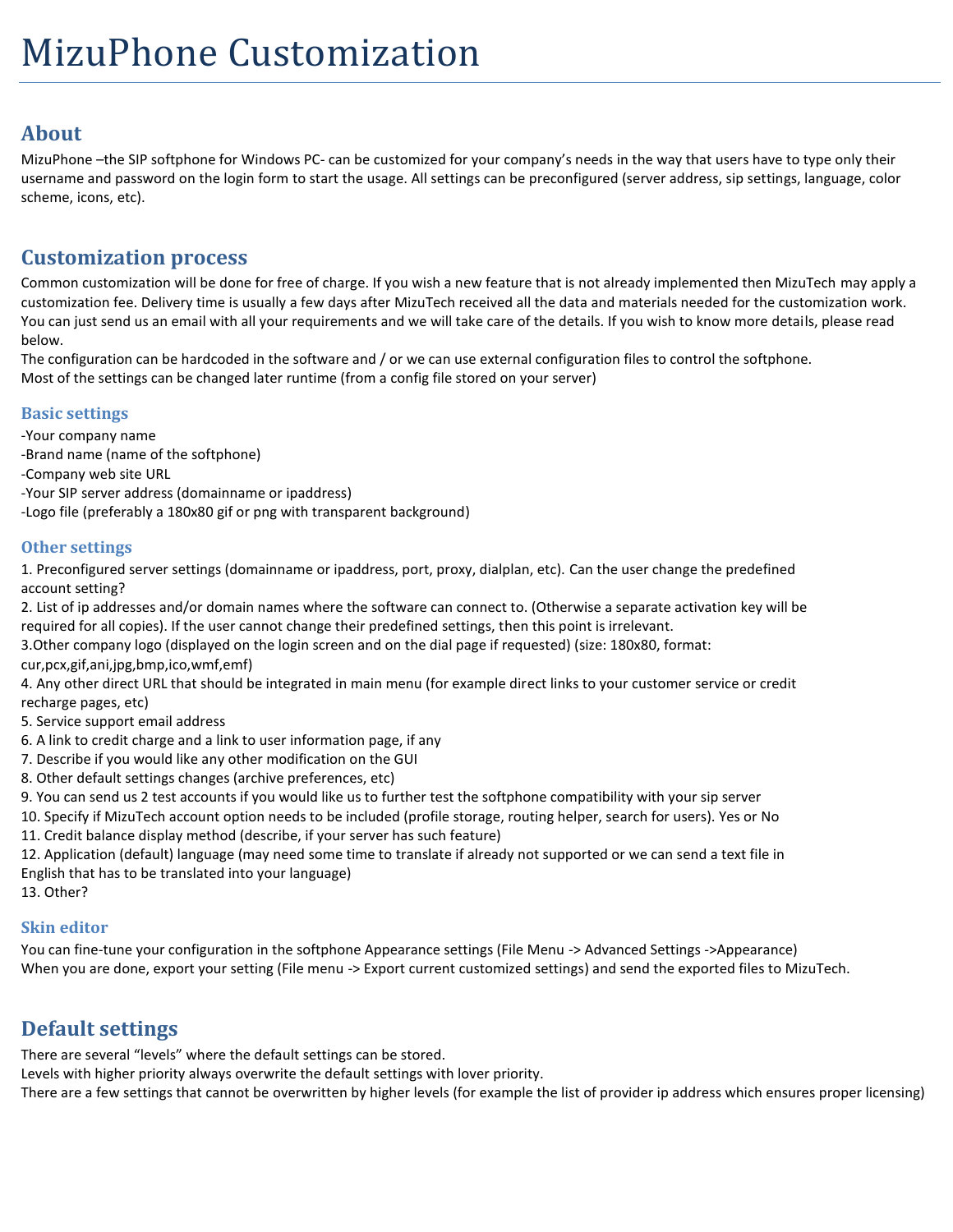The following levels are defined (in priority order):

- 1. Default values (usually empty strings and 0 values)
- 2. Hardcoded basic settings (basic settings embedded with the executable)
- 3. Company specific default settings (embedded in the software based on your requirements sent to MizuTech)
- 4. Company configuration file (can be created by the skin editor)
- 5. Default config file (can be downloaded from your web server)
- 6. User preferences (Customer settings)

This means that user preferences will always overwrite default company settings (but in the default company settings you can define values that cannot be overwritten. For example you can specify 60 sec for the registration interval and set it as read-only, thus it cannot be overwritten by higher level settings)

## **Default values**

All config setting has a meaningful default value by default. These are usually empty strings and 0 for integer values. If there are no changes on upper levels, than you get a full featured softphone with no customization (the same with the default softphone that can be downloaded from the MizuTech website)

## **Hardcoded basic settings**

For custom softphones there are some basic configuration settings that can be embedded in the source code. The following settings have been defined:

## **-Force one account (CUSTOM\_COMPANY\_FORCE)**

0: not customized

1: no (the user can add other sip domains and use the softphone with multiple providers)

2: only one account (the user cannot add new accounts. The softphone can be used only with company voip server)

## **-Company name (CUSTOM\_COMPANY\_NAME\_DEF):**

Your company full name (Example: Best Voip LTD)

This is displayed on several location across the softphone (About box, account setting, etc)

### **-Company SIP domain or IP address (CUSTOM\_COMPANY\_DOMAIN\_DEF)**

This is the preconfigured sip server where the softphone will register and initiate calls. If you use not standard port, then it can be specified like domainname:port.

### **-Logo (CUSTOM\_COMPANY\_LOGO\_DEF)**

Company logo file name displayed on several place (Dial pad, About box, etc)

Usually a transparent bitmap (BMP) file. (or cur,pcx,gif,ani,jpg,bmp,ico,wmf,emf). Common size is: 180x80

(Will be stored in image subdirectory)

### **-Start Page (CUSTOM\_COMPANY\_STARTPAGE\_DEF):**

you can display a start page for the users

-**Start page URL** (webpage as the default page)

-"General Info": a default start page will be displayed with general info

-empty: no start page will be displayed (default)

### **-Main web URL (CUSTOM\_COMPANY\_WEBLINK\_DEF)**

Company website URL, displayed in several location (menu, about box, etc)

### **-Support page (CUSTOM\_COMPANY\_WEBLINK\_SUPPORT\_DEF)**

*Direct link to support page displayed on the help menu. Example[: www.mycompany/support](http://www.mycompany/support)*

# **-Credit recharge page (CUSTOM\_COMPANY\_WEBCREDIT\_DEF)**

Link to a page where the user can recharge its credit Example[: www.mycompany/recharge](http://www.mycompany/recharge)

This can be displayed automatically when the user runs out of credit and/or can be put I the help menu

## **-Low credit value (CUSTOM\_COMPANY\_LOWCREDIT\_DEF)**

When the credit is below this limit, then it will appear in red with the link mentioned above

## **-Company email address (CUSTOM\_COMPANY\_MAIL\_DEF)**

For example[: support@mycompany.com](mailto:support@mycompany.com)

# **-Default language (CUSTOM\_COMPANY\_DEFLANGUAGE\_DEF)**

Application (default) language (may need some time to translate if already not supported or we can send a text file in

English that has to be translated into your language)

# **-New user link (CUSTOM\_COMPANY\_NEWUSERLINK\_DEF)**

A direct link to your webpage where new accounts can be created

On the login form the "New User" link will open a browser window to this address. In this way users can register for your service and quickly create a new sip account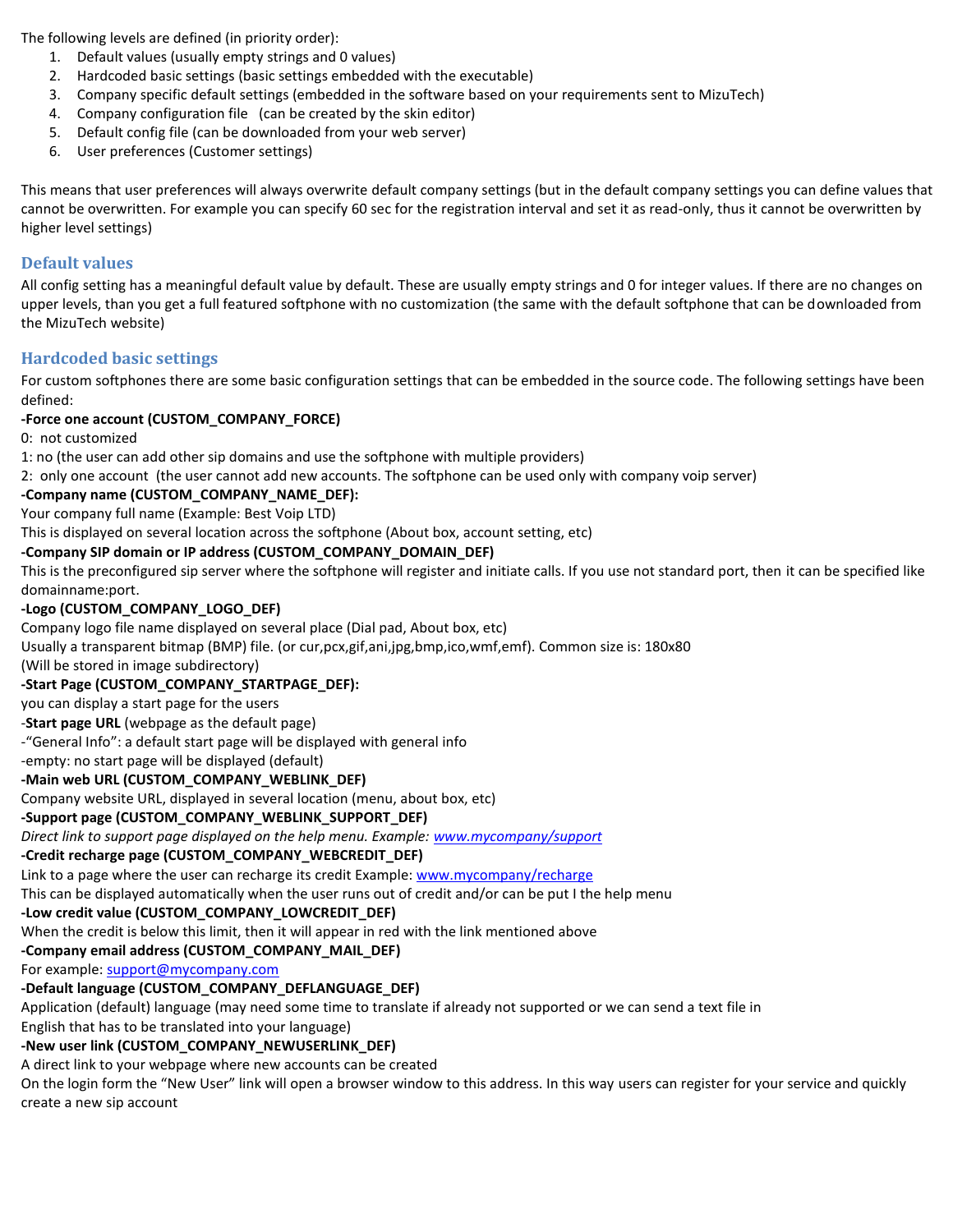#### **-Advertisement file (CUSTOM\_COMPANY\_AD\_FILE\_DEF)**

Mizuphone can display the following types of files as advertisement:

-(animated) image files using the image control: gif, jpg, bmp

 -video files using the local video player: avi, wmv, div, mpg, mpeg -any html content using the embedded internet explorer engine

## **-Advertisement link (CUSTOM\_COMPANY\_AD\_LINK\_DEF)**

If the advertisement is not html, than this is the action what happens when the user click on the ad image (will open a browser and navigate to this site).

If the advertisement is html, than it has no meaning, because html can contain links.

```
-Credit check link (CUSTOM_COMPANY_CREDIT_CHECK_DEF)
-Link to call forward settings (CUSTOM_COMPANY_CALLFORWARDLINK_DEF)
-Link to callback settings (CUSTOM_COMPANY_CALLBACKLINK_DEF)
-STUN server address (CUSTOM_COMPANY_STUN_DEF)
-Profile storage location FTP (CUSTOM_STORAGE_FTP_DEF)
-Profile storage location http (CUSTOM_STORAGE_HTTP_DEF)
-Profile storage directory 1 (CUSTOM_STORAGE_DIR1_DEF)
-Profile storage directory 2 (CUSTOM_STORAGE_DIR2_DEF)
-Profile username (CUSTOM_STORAGE_USERNAME_DEF)
-Profile password (CUSTOM_STORAGE_PASSWORD_DEF)
-Allowed codec's (CUSTOM_COMPANY_CODECS_DEF)
List of the allowed codec's. For example: PPCMU,PPCMA,PG729,PG723, PH263, PH264
-DTMF mode (define CUSTOM_COMPANY_DTMF_DEF)
```
#### The following values have been defined:

- 0: In-Band
- 1: INFO
- 2: In-Band and INFO
- 3: RFC 2833
- 4: RFC 2833 and INFO
- 5: In-Band+RFC 2833+INFO
- 6: RFC 2833 or INFO

### **-Brand name (CUSTOM\_COMPANY\_BRANDNAME\_DEF)**

The name of the softphone (instead of "MizuPhone" we can rename the software after your wishes)

This is the title and also the executable file will reflect this name.

For example: "SuperPhone"

#### **-SMTP server address (CUSTOM\_COMPANY\_EMAIL\_ADDR\_DEF)**

You can give your customers the opurtunity to send emails directly from the softphone via your email server. For this you just have to setup a common SMTP account that will be used for this purpose.

**-SMTP username (CUSTOM\_COMPANY\_EMAIL\_USER\_DEF)**

**-SMTP password (CUSTOM\_COMPANY\_EMAIL\_PWD\_DEF)**

#### **-List of allowed server (ALLOWEDSERVERS)**

A list of domain names and ip addresses where the softphone is allowed to connect.

This value cannot be modified by upper level settings. (Otherwise a separate activation key would be required for all copies)

## **-Encrypted peers (ENCRYPTEDPEERLIST)**

List of ip address or domain names. With these peers (usually sip servers) the communication is always done encrypted

**-Auto update (AUTOUPDATEURL)**

Link to auto update file (zip file)

**-Central config file (CUSTOM\_COMPANY\_CONFIG)**

The softphone can download configurations from this location

# **Company specific default settings**

We can modify the softphone based on your requirements. These are programming works done based on your request. Example: protocol stack changes, GUI behavior changes, integration with your CRM, etc

# **Company configuration file**

Usually the file exported by File menu -> Export current customized settings.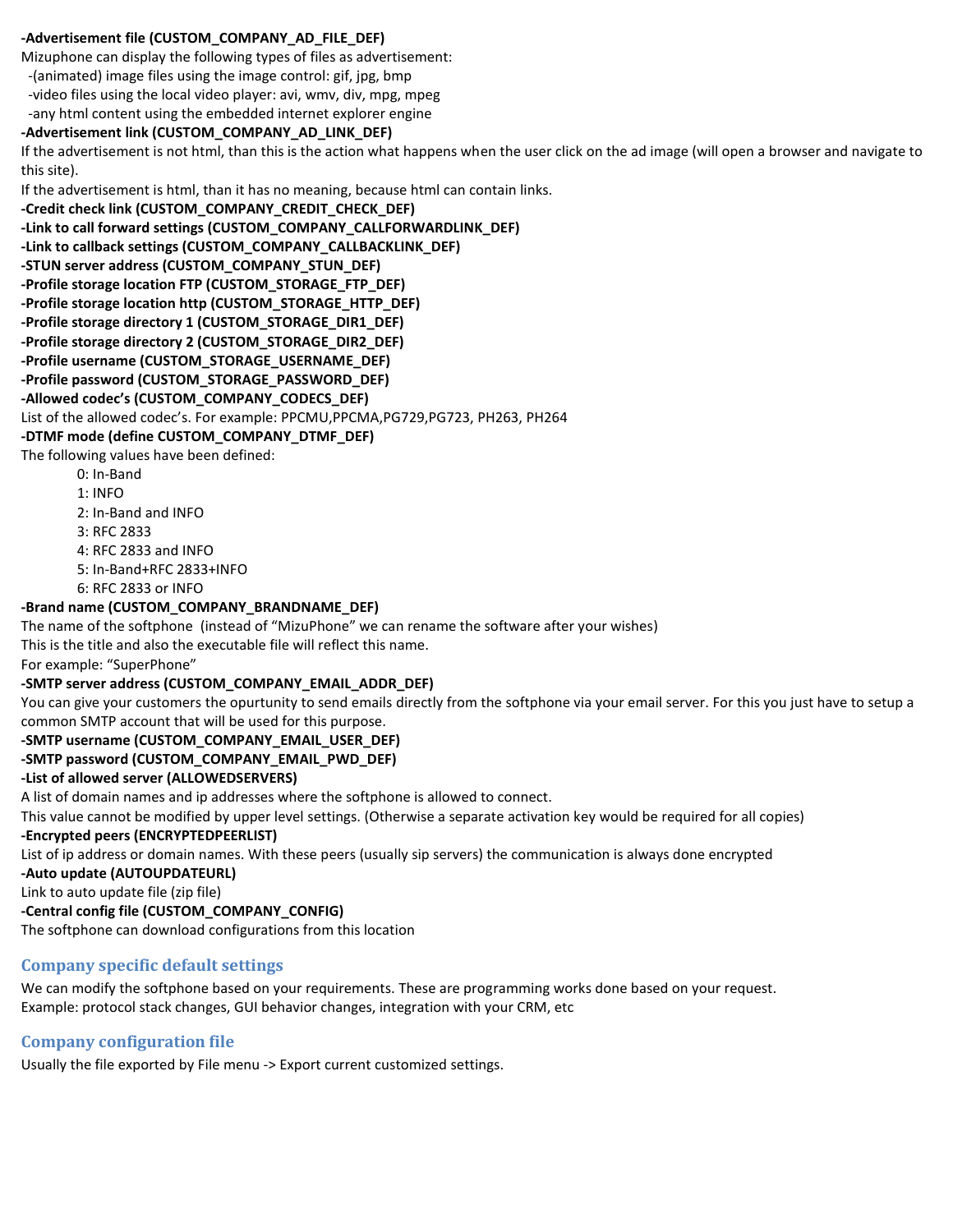## **Default config file**

The functionality of the softphone can be controlled by more than 200 configuration value.

These are usually technical settings.

Every aspect can be changed anytime later by placing a config file on the server which will be downloaded automatically by the clients.

#### **User preferences**

These are the settings changed by the users from the File Menu -> Settings panels. We can control the values that can be hided or disabled (not allowing the user to change the default value)

## **Configuration file hierarchy**

By default the configuration is stored in a file named BRANDNAME.ini This is an encrypted file (ini or xml format) There are more than 200 settings that can be controlled with this configuration files (gui settings, sip stack configurations, etc)

Configuration files are checked in the following order:

- 1. in the install (bin) path (usually C:\Program Files\Mizu) –usually empty
- 2. in the data path (usually C:\Documents and Settings\WINUSER\Application Data\MizuPhone)
- 3. in the user profile path (usually C:\Documents and Settings\ WINUSER\Application Data\MizuPhone\usrprofiles\MIZUUSER)
- 4. defconfig.ini –this can be downloaded from your server and overwrite any user config. In this way you can easily force new configuration settings for your users.

The config value stored in the user profile will overwrite the data path config, which will also overwrite the install path config values. This means that you can ship some default configuration with the install package (stored in the bin path), but some of them can be overwritten explicitly by the user (if you allow it on the GUI).

### **Configuration settings**

| Category | <b>Setting</b>       | <b>Default Value</b>    | Comment                                                                                                                    |
|----------|----------------------|-------------------------|----------------------------------------------------------------------------------------------------------------------------|
| Setting  | Alertonlowdiskspace  | 5                       | alert on low disc space                                                                                                    |
| settings | allownumbersendback  | false                   | allow to route back the call to the caller                                                                                 |
| settings | autodetectlocalip    | true                    | automatically overwrite the localip value if set to true                                                                   |
| settings | bindip               |                         | bind to this ip (for multihomed servers or if we run multiple serers on the same maschine)                                 |
| settings | boostonfirstcall     | false                   | if to start with low priority and boost it when the first call arrives                                                     |
| settings | canaoutosaveinifiles | false                   | if we can save unsaved items                                                                                               |
| settings | cfg_block711         | 0                       | if g711 (PCMU, PCMA) calls are not allowed                                                                                 |
| settings | checkcputime         | false                   | if cputime is constantly high, will restart                                                                                |
| settings | checknumlen          | 99                      | if to check the incoming number len //14                                                                                   |
| settings | checkqueryrelease    | false                   | check query object consistence on release                                                                                  |
| settings | connectondisccode    | $\mathbf{1}$            | if to connect the sipcall before to play the disconnect reason. 0=not connect,1=connect only local users,2=connect all     |
| settings | country              |                         | used in number normalizations                                                                                              |
| settings | countryprefix        |                         | used on routing                                                                                                            |
| settings | cpuaffinity          | 0                       | 0=dont change,1=cpu1,2=cpu2,3=cpu 1,other=number of cpu cores                                                              |
| settings | currency             |                         | local currency                                                                                                             |
| settings | dailymainttaskhour   | 1                       | when to perform daily maintenance tasks                                                                                    |
|          |                      |                         | db server loglevel (0=only errors to monitor, 1=only all to monitor, 2=only errors to db, 3=no protocoll and events, 4= no |
| settings | dbloglevel           | $\mathbf{1}$            | protocoll and filtering, 5=no duplicates, 6=log all)                                                                       |
| settings | dbmaint backuplevel  | 1                       | 0=no backups,1=daily,2=daily,monthly,weekly,3=hourly,daily,monthly,weekly,4=full,5=keep lots of files                      |
| settings | dbtimeout            | 40                      | database query timeout                                                                                                     |
| settings | deldbbackup          | $-1$                    | delete old backup files after this day elapsed                                                                             |
| settings | deleteoldlogfiles    | 14                      | delete older logfiles than the specified day (set to 0 to disable)                                                         |
|          |                      | sipserver@your          |                                                                                                                            |
| settings | emailfromaddr        | compa                   | default email config                                                                                                       |
| settings | emailfromname        | sipserver               | default email config                                                                                                       |
| settings | emailhost            | 127.0.0.1               | smtp server used for alerting                                                                                              |
| settings | emailsubject         | <b>SIP Notification</b> | default email config                                                                                                       |
| settings | emailuser            | sipserver               | smtp username used for alerting                                                                                            |
| settings | emergencydir         | unknown                 | route emergency calls to this gateway (user id)                                                                            |
| settings | enablefirewall       | true                    | enable/disable builtin firewall and dos attack filtering                                                                   |
| settings | enforcestrongauth    | true                    | enforce authorization and strong passwords                                                                                 |
|          |                      | sipserver@your          |                                                                                                                            |
| settings | faxfromaddr          | compa                   | fax sender configuration (email to fax server)                                                                             |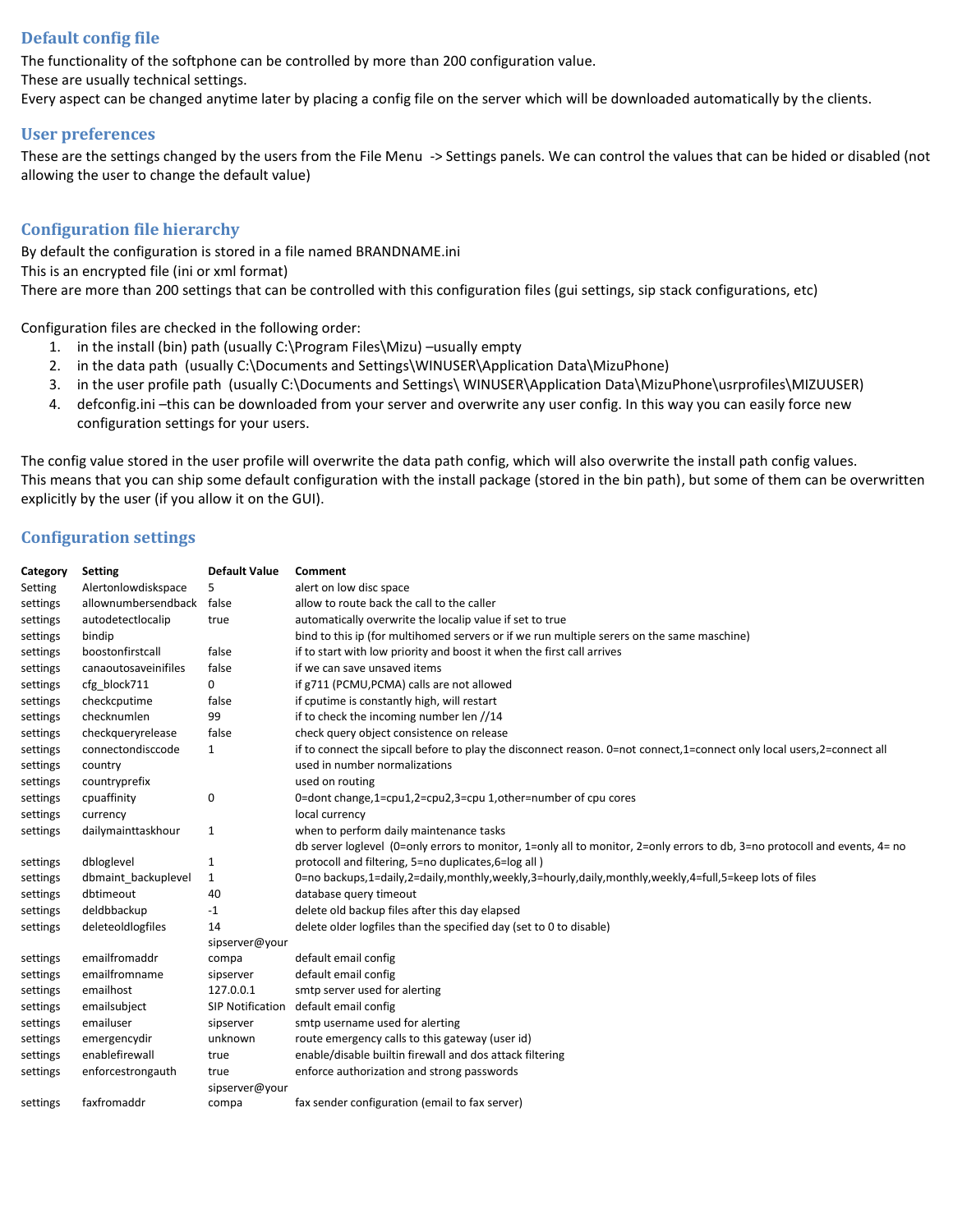| settings              | faxfromname                        | sipserver       | fax sender configuration (email to fax server)                                                                                |
|-----------------------|------------------------------------|-----------------|-------------------------------------------------------------------------------------------------------------------------------|
| settings              | faxhost                            | 127.0.0.1       | fax sender configuration (email to fax server)                                                                                |
| settings              | faxnormalize                       | 0               | fax sender configuration (email to fax server)                                                                                |
|                       |                                    | SIPServer       |                                                                                                                               |
| settings              | faxsubject                         | Notification    | fax sender configuration (email to fax server)                                                                                |
| settings              | faxsuffix                          |                 | fax sender configuration (email to fax server)                                                                                |
| settings              | faxuser                            | sipserver       | fax sender configuration (email to fax server)                                                                                |
|                       |                                    |                 | file server loglevel (0=only errors to monitor, 1=only all to monitor, 2=only errors to db, 3=no protocoll and events, 4= no  |
|                       |                                    | 3               | protocoll and filtering, 5=no duplicates,6=log all)                                                                           |
| settings              | fileloglevel                       |                 |                                                                                                                               |
| settings              | filetransferbufflen                | 10000           | fileserver buffer length                                                                                                      |
| settings              | filetransfertick                   | 500             | fileserver speed                                                                                                              |
| settings              | gmtdiff                            |                 | the difference to gmt (useful for sip date header)                                                                            |
| settings              | InternallP                         |                 | sipserver internal ip (interface to clinets)                                                                                  |
| settings              | keepbackuprecorded                 | 310             | days to keep voice records in the backup directory                                                                            |
| settings              | keeprecorded                       | 92              | days to keep voice records                                                                                                    |
| settings              | LocalIP                            |                 | sipserver external ip                                                                                                         |
|                       |                                    |                 | other server loglevel (0=only errors to monitor, 1=only all to monitor, 2=only errors to db, 3=no protocoll and events, 4= no |
| settings              | loglevel                           | 3               | protocoll and filtering, 5=no duplicates,6=log all)                                                                           |
| settings              | lognofreecardc                     | 0               | list free card data when no route found                                                                                       |
| settings              | logtodb                            | true            | trace to database (log)                                                                                                       |
| settings              | logtofile                          | true            | trace to file (log)                                                                                                           |
| settings              | maxloglisten                       | 600             | max log message quee length                                                                                                   |
|                       |                                    |                 |                                                                                                                               |
| settings              | maxmemoryutilization               | 590000          | max memory utilization in KB (restart if exceed)                                                                              |
| settings              | maxudpselect                       | $-2$            | max socket on select (set to -2 to autoconfigure. -1 means no limits)                                                         |
| settings              | minlogdelay                        | 15              | minimum delay between writing two log messages in msec                                                                        |
| settings              | minmemoryutilization               | 250000          | will restart on offpeak if exceed                                                                                             |
| settings              | normalizenumbers                   | 3               | 0=not at all,1=medium,2=all but no endusers,3=check endusers too, 4=full                                                      |
| settings              | ppriority                          | 2               | 0=low,1=below,2=normal,3=abowe,4=high,5=realtime                                                                              |
| settings              | removetrailinghash                 | $\mathbf{1}$    | remove # when routing                                                                                                         |
| settings              | rotatelogfile                      | true            | create separate logfiles for every day                                                                                        |
| settings              | sendmailalert                      |                 | if to send alerts on critial errors (pease configure the emailalertX settings)                                                |
| settings              | servername                         | SIPServer       | server name (will appear in reports, alerts, etc)                                                                             |
|                       | usedefaultdisccodes                | false           | don't use customized disconnect codes                                                                                         |
| settings              |                                    |                 |                                                                                                                               |
| settings              | usedelayedupdate                   | true            | sql upfates in separate thread                                                                                                |
|                       | SIPSettings ABSOLUTETIMEOUT        | 11100           | max session time (call duration setup time clearing time) in seconds                                                          |
|                       | SipSettings addcontentdispozition  | $\overline{2}$  | 0=no                                                                                                                          |
|                       | SIPSettings allowcallunregistered  |                 | allow to call before registered (terminals)                                                                                   |
|                       | SIPSettings allowdiscmessage       | true            | allow disconect reason voice playback                                                                                         |
|                       |                                    | REGISTER, INVIT |                                                                                                                               |
| SipSettings allowlist |                                    | E,CANC          | sip methods                                                                                                                   |
|                       | SIPSettings CanAcceptLocalIp       | false           | Can call from 127.0.0.1                                                                                                       |
|                       | SipSettings cancutsipnumbers       | true            | packet dialplan for sipnumbers                                                                                                |
| SipSettings canmove   |                                    | $\mathbf{1}$    | 0=not allowed,1=callednumber change allowed,2=domain change allowed                                                           |
|                       | SipSettings checknomedia           | true            | disconnect calls on rtp disconnect                                                                                            |
|                       | SIPSettings COMPANYNAME            |                 | this will apear in the sip signaling                                                                                          |
|                       | SipSettings def_max_sessiontimer   | 3600            | sip session-timer config                                                                                                      |
|                       |                                    |                 |                                                                                                                               |
|                       | SipSettings def_mid_sessiontimer   | 1800            | sip session-timer config                                                                                                      |
|                       | SipSettings def min sessiontimer   | 90              | sip session-timer config                                                                                                      |
|                       | SipSettings domainnames            |                 | registrar domainnames (used for inter-domain rerouting)                                                                       |
| SipSettings eventlist |                                    |                 | refer, telephone-event, keep-alive                                                                                            |
|                       | SipSettings forwardretrytimer      | 8               | ivr forward retry interval                                                                                                    |
|                       | SipSettings fwdtootherdomains      | 0               | 0=no,1=check,2=notelnumbers,3=all,4=reroute all,5 unconditioanal                                                              |
|                       | SIPSettings fwdunknownheaders      | true            | forward unknown sip headers                                                                                                   |
|                       | SIPSettings HasInternalAccess      | true            | accept from 192.168 or 10.0, etc                                                                                              |
|                       | SIPSettings identityrwmode         | $\overline{2}$  | 0=no rewrite, 1=basic, 2=conform sip specification (identity)                                                                 |
|                       | SIPSettings IDLETIMEOUT            | 120             | used for various session timers                                                                                               |
|                       |                                    |                 |                                                                                                                               |
|                       | SIPSettings im_parentid            | -1              | used for instant messaging                                                                                                    |
|                       | SIPSettings lastlocalsdpport       | $-1$            | used in terminals                                                                                                             |
|                       | loadcallednumberfromt              |                 |                                                                                                                               |
| SIPSettings o         |                                    | true            | load the called number from sip to instead from the sip first line (URI)                                                      |
|                       | SIPSettings localclientport        |                 | useful for 2 port configurations                                                                                              |
|                       | SIPSettings LocalDomain            |                 | sipserver domainname                                                                                                          |
|                       | SIPSettings localinternaldomain    |                 | sipserver internal domainname                                                                                                 |
| SIPSettings LocalPort |                                    | 5060            | sipserver listen port                                                                                                         |
|                       | SipSettings logsipmsgexchange      | true            | store the sip message headers in the cdr comment                                                                              |
|                       | SIPSettings MAINTIMERIVAL          | 2000            | sip background process timer. used for garbage collections mainly                                                             |
|                       | SIPSettings MAXEPCOUNTTRESHOL 1000 |                 | maximum number of registered endpoint (it may be limited by license too)                                                      |
|                       |                                    |                 |                                                                                                                               |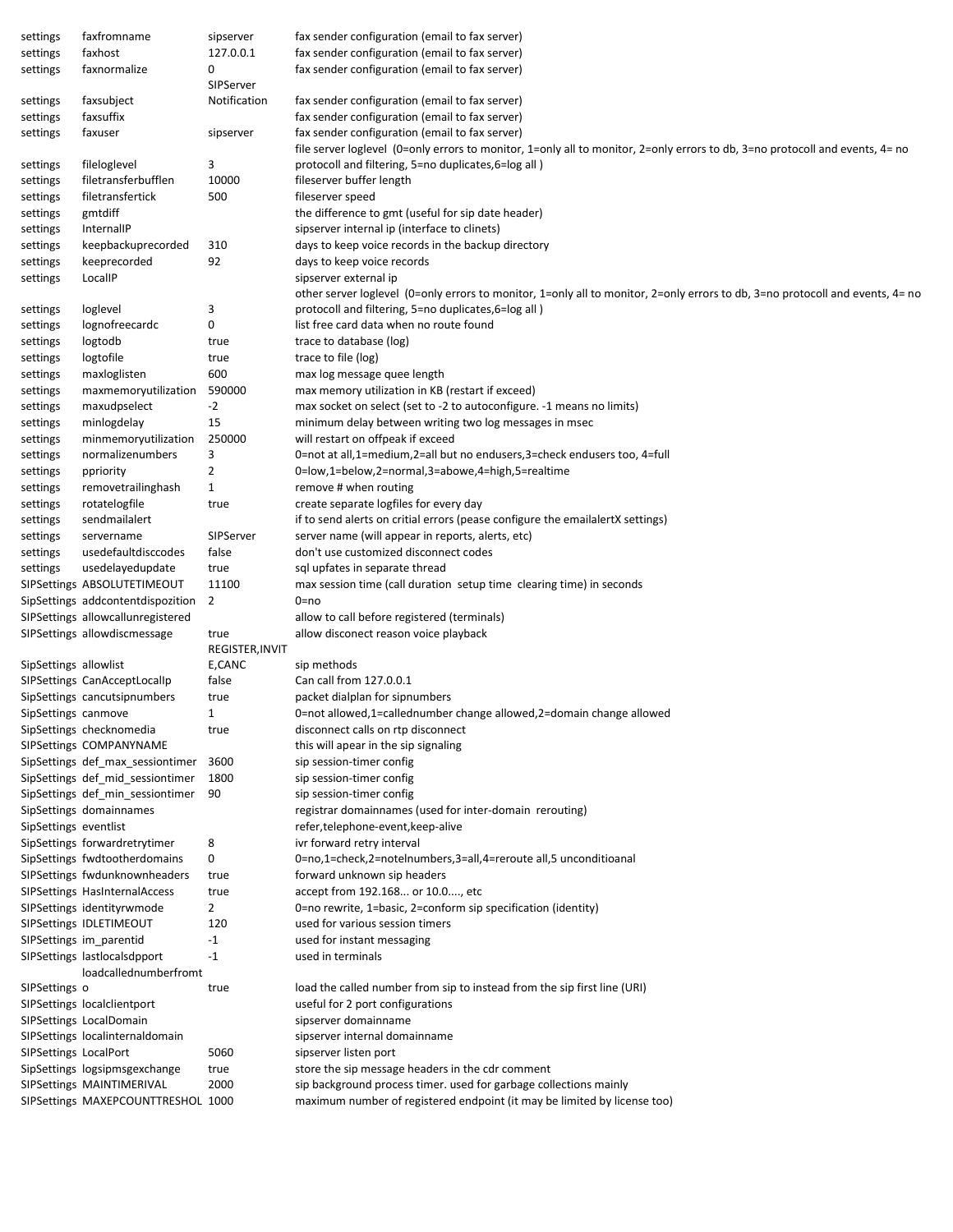|                        | D                                    |                    |                                                                                                                                    |
|------------------------|--------------------------------------|--------------------|------------------------------------------------------------------------------------------------------------------------------------|
|                        | SIPSettings MAXH323GKCDRCACHE 300    |                    | this must at least the maximum h323-h323 simultaneous call number                                                                  |
|                        | SIPSettings maxreroute               | 3                  | max number rute retry                                                                                                              |
| SipSettings MaxRTP     |                                      | 44000              | rtp port range begin for sip                                                                                                       |
|                        | SIPSettings MAXSPEACHLEN             | 10800              | max allowed call duration in sec                                                                                                   |
|                        | SipSettings maxstatchangepermin      | 80                 | max allowed enduser status changes/60 sec (slower if exceed)                                                                       |
|                        | SIPSettings MAXSUBSMSGCOUNT          | 12000              | max subsequent messages before block                                                                                               |
|                        | SIPSettings MAXSUBSMSGPERIOD         | 180                | max subsequent messages before block are checked for this interval (sec)                                                           |
|                        | MAXWRONGMSGALLO                      |                    |                                                                                                                                    |
| SIPSettings WED        |                                      | 6000               | dos attack protection                                                                                                              |
|                        | SIPSettings MEDIATIMEOUT             | 300                | will disconnect if the media disappears                                                                                            |
|                        | SIPSettings MEDIATIMEOUTSTART        | 150                | will disconnect if no media detected                                                                                               |
|                        | SIPSettings MINRESENDIVAL            | 500                | sip udp resend timer (T1) in msec                                                                                                  |
| SipSettings MinRTP     |                                      | 24001              | rtp port range begin for sip                                                                                                       |
|                        | MINSPEACHLENONROU                    |                    |                                                                                                                                    |
| SIPSettings TE         |                                      | 40                 | minimum remained speechlength for the caller when the router will still route the call                                             |
|                        | MINUSERCREDITONRO                    |                    |                                                                                                                                    |
| SIPSettings UTE        |                                      | 1                  | minimum credit for the caller when the router will still route the call                                                            |
|                        | SIPSettings MINUSERNAMELEN           | 3                  | minimum accepted username length                                                                                                   |
|                        | SIPSettings PRODUCTNAME              |                    | the name of the product. this will apear in the sip signaling                                                                      |
|                        | SipSettings propersipcomments        | false              | set to true if you want personalized sip headers                                                                                   |
|                        | SIPSettings REBUILDREGCLIENTS        | 10800              | usually the same as maxspeachlen                                                                                                   |
|                        | SIPSettings REENABLEDOSBLOCKED 43200 |                    | reenable blocked endpoints after this interval. defaults to 12 hour                                                                |
|                        | SIPSettings REGISTERIVAL             | 40                 | upper registration interval in msec. defaults to 40 min                                                                            |
|                        | SIPSettings RELOADPROXYLISTIVAL 7200 |                    | reload proxies from the config                                                                                                     |
| SIPSettings repeatdisc |                                      | false              | if to send sip disconnect more than once                                                                                           |
|                        | <b>REPOPUPULATEFDSETIV</b>           |                    |                                                                                                                                    |
| SIPSettings AL         |                                      | 13                 | used for rtp routing                                                                                                               |
|                        | REPOPUPULATEFDSETIV                  |                    |                                                                                                                                    |
| SipSettings AL_MAIN    |                                      | 1300               | used for main routing                                                                                                              |
|                        | SipSettings resolvedns               | true               | resolve uri domain names                                                                                                           |
|                        | SipSettings ringtimeout              | 120                | sip calls ring timeout                                                                                                             |
|                        | SIPSettings routepresence            | false              | route subscribes                                                                                                                   |
|                        | SipSettings rtpsendonlytorec         | $\mathbf{1}$       | send the rtp only to the rec address                                                                                               |
|                        | SipSettings rtpwritefirst            | true               | send a rtp packet after connect (to open NAT)                                                                                      |
|                        | SipSettings sdpalthandling           | 1                  | 0=not handled,1=check,2=delete,3=replace                                                                                           |
|                        | SIPSettings sendfakesms              | 0                  | if to send fake sms                                                                                                                |
|                        |                                      |                    | 0: don't use, 1: load from global config , 2: autodetect (and using the sesskeepalive interval from the global                     |
|                        | SipSettings sessiontimer             | 2                  | configuration), Other: use with the specified timeout (minutes)                                                                    |
|                        | SipSettings sipmsgresendcount        | 3                  | resend sip message count                                                                                                           |
|                        | SipSettings sipmsgresendival         | 1500               | sip message resend timer                                                                                                           |
|                        | SipSettings sipsendtodefport         | true               | try to send to port 5060 too                                                                                                       |
|                        | SipSettings statussaveival           | 2                  | minutes. used when predective is active                                                                                            |
|                        |                                      | timer, privacy, re |                                                                                                                                    |
|                        | SipSettings supportlist              | places             | sip supported                                                                                                                      |
| SIPSettings traceep1   |                                      |                    | user id, callednumber or callerip. all messages related to this ep will be written in logfile. set to negative to disable (log)    |
|                        |                                      |                    | user id, callednumber or callerip. user id. all messages related to this ep will be written in logfile. set to negative to disable |
| SIPSettings traceep2   |                                      |                    | (log)                                                                                                                              |
|                        | SipSettings udpkeepalive             | 25                 | send keepalive messages                                                                                                            |
|                        | SIPSettings udppriority              | 3                  | rtp thread priority: 1=normal, $2 =$ higher, $3 =$ highest                                                                         |
|                        | SipSettings upperexpire              | 31                 | register expire                                                                                                                    |
|                        | SIPSettings usedateheader            | true               | send date to user agents                                                                                                           |
|                        |                                      |                    |                                                                                                                                    |

SIPSettings userofflinemin 360 enduser will be considered offline if no register or invite for this period

## **Other config values**

[contacts] contact0=we can set default contacts here [dnscache] c0=predefined dns cache values here  $c1=$ [epsettings\_1] accountname=bt\_basic aec=false agc=false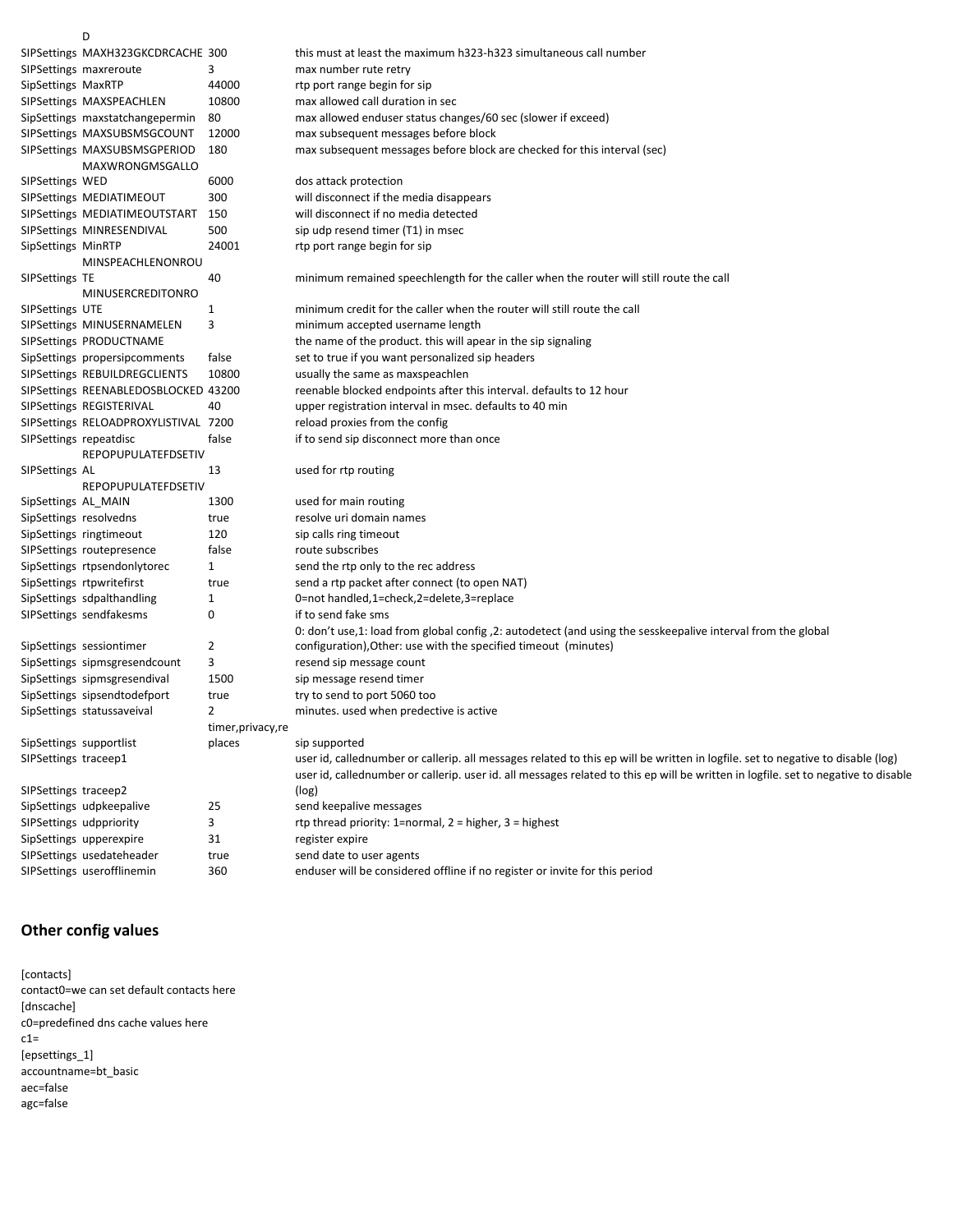audiodevicein=default audiodeviceout=default audiodevicering=default autoaccept\_all=false autoaccept\_fax=true cc\_password=encrypted cc\_username=9991234570 delayedack=0 denoise=true dtmftype=1 enablephototransfer=true faxmode=1 forkallowed=true hidecli=false isfax=1 keepalivenotifynotsupported= last\_rtpresendin=0 maxjittersize=300 mediaaddressmode=2 minjittersize=31 missingnotify\_calls=false missingnotify\_emails=false noanswer\_timeout=30 onlyencryptedsessions=false plc=true presence=1200000 proxyport=-1 registerival=120 retrywithallcodec=true rtpsendonlytorec=0 sendcomposingnotification=true sendmail\_missedcalls=false sendmail\_missedmsg=false serverip= serverport=-1 sessiontimer=0 signalingaddressmode=2 smsinsertname=true startjittersize=41 startmediawithsessionp=0 transportprotocol=0 udpkeepalive=25 udpkeepalivetype=0 useaccount=false useencryption=false usefaxecm=false usepublish=false usesrtp=false videobitrate=2 voicemail\_address2= voicemail\_always=false voicemail\_busystatus=false voicemail\_dontdisturb=false voicemail\_forward=false voicemail incall=false voicemail\_noanswer=false voicemail\_reject=false voicemail\_subscribe=4 volume\_in=50 volume\_out=50 volume\_ring=50 webcamdevide=default

[events] ev1=we can put some default event in the history ev2= firsteventid=1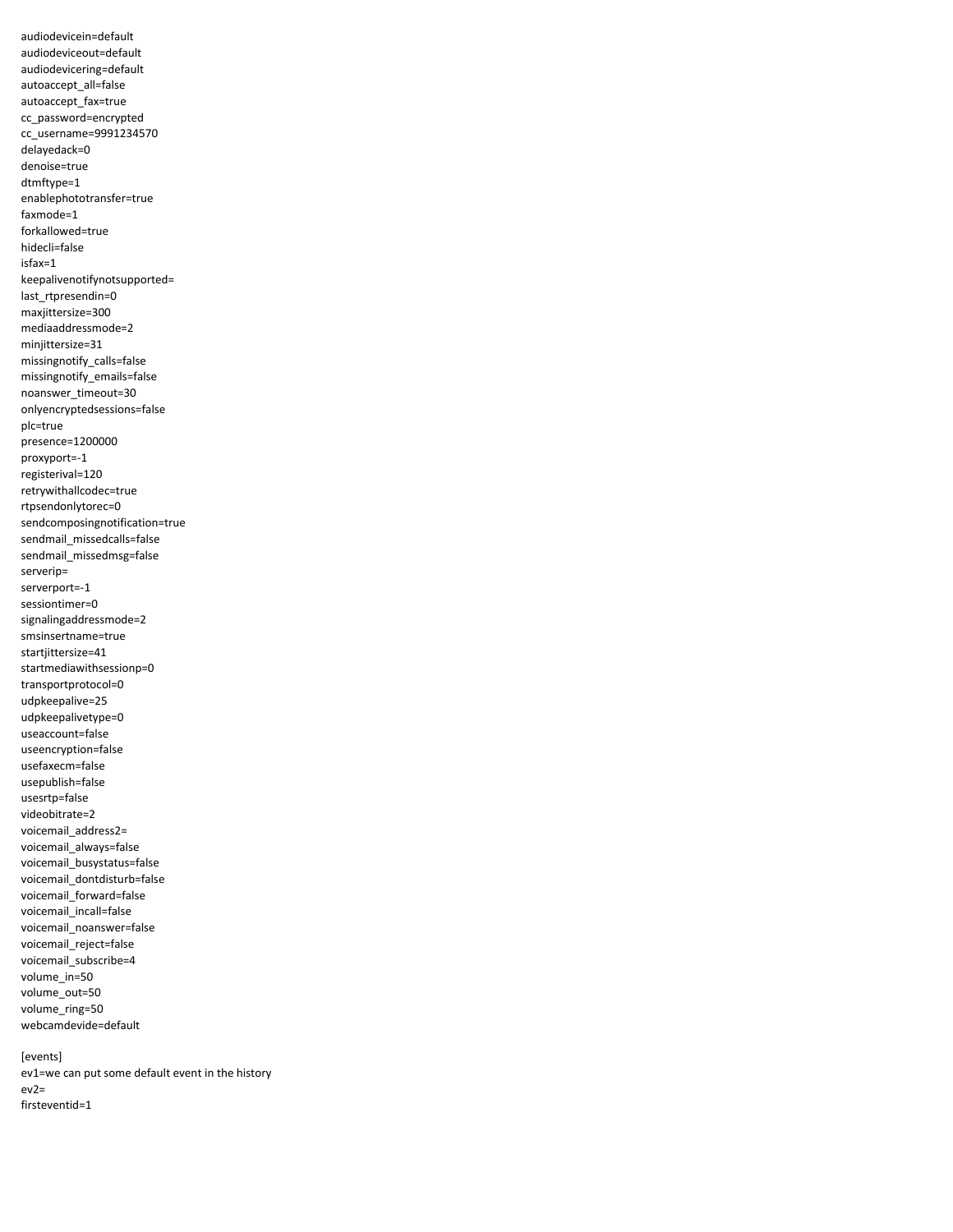lasteventid=2 [inifilehandling] inifilesavedt=2008/10/20 15:06:48 inifilesavetick=16696437 [lastcallist] num0=some predefine phone numbers here num1= [privacy] blockcalls=0 blockchats=0 blockvideo=0 newpeople=1 transfer=0 [settings] advancedsettingclicked=true allcallcount=55 allowmultipleinstance=false allphonecallcount=28 allspeechlength=885 allsucccallcount=29 alluseminutes=993 alwaysontop=false autodetectlocalip=true autogain\_out\_default=0.773807942867279 autogain\_out\_sb live! audio [ac00]=0.356729373335838 autoqos=true autostart=true cc\_password= cc\_recording2=1 cc\_username=fenesiistvan checkfornewversions=true configtest=0 cpu\_optimizations=true defaultpage=0 dialidentity=false dialvideo=false displayfriendlydt=true dnscache=3000 enableice=true enablescripts=false enablestun=false enableupnp=false faxdirectory=C:\Documents and Settings\root\Application Data\Mizu\usrprofiles\u\incomingfax fileloglevel=0 formstate=normal history\_chat=3 history\_events=3 history\_video=0 history\_voice=3 keeprecorded=31 language=English lastlocalip= lastlocaliplist=10.0.0.1 lastpage=Dial lastsavedepacc=1 lastselaccount=2 lastusedaccount=2 loglevelex=0 logsipmsgexchange=1 logsqlcommands=1 logtofile=false msgtype=0 mydetails=user details here nearpeople\_allow=1 needbigbuttons=true needtoolbar=false ondoubleclick=2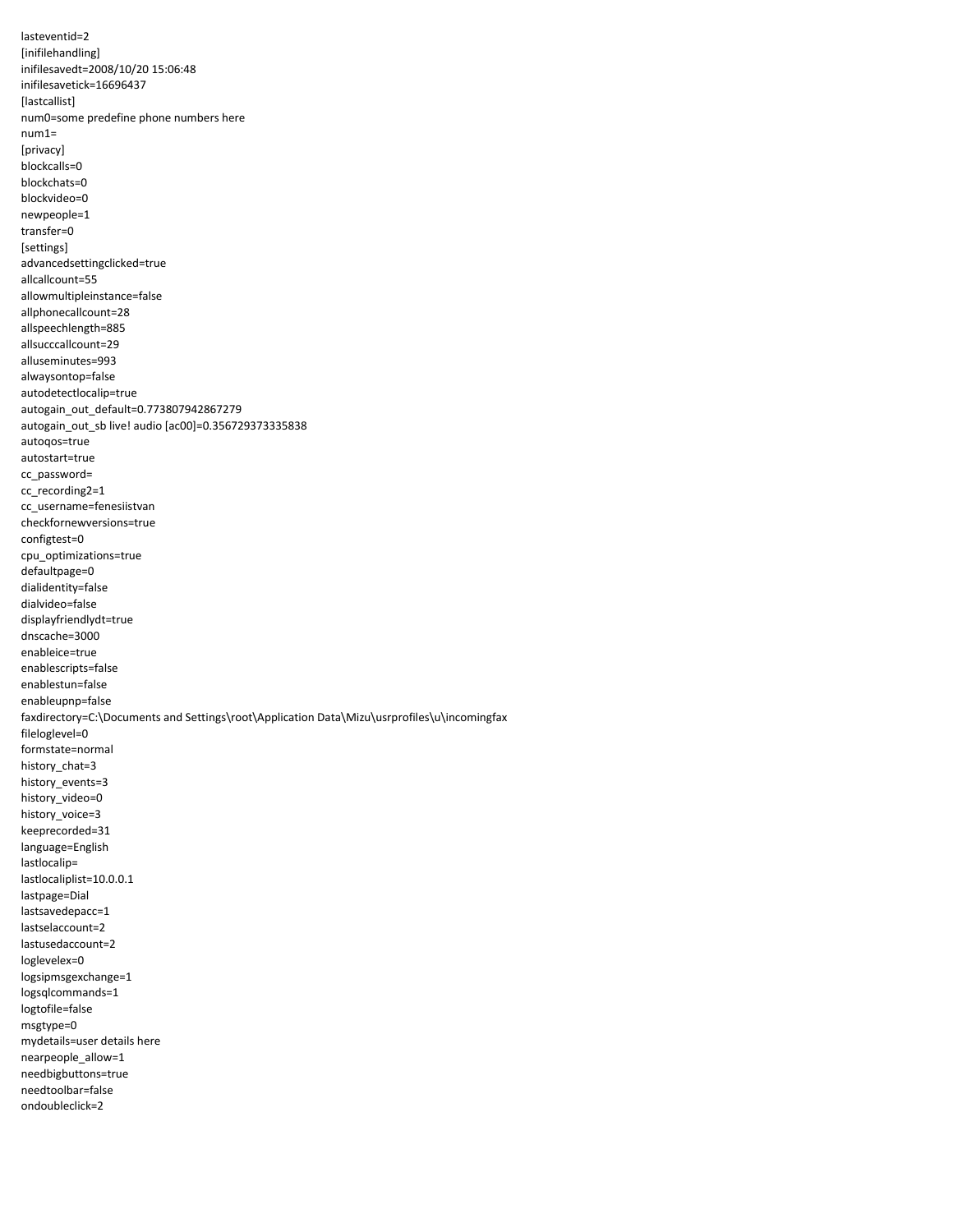periodicbackup=3 personid=pi2064526267 profilestorage=0 profilestoragepwd=\$ppassword profilestorageurl=http://\$pdomain/webdav/\$pusername/ profilestorageusername=\$pusername scriptcallconnect=mscript\_call\_connect.exe -D inout -A caller -B called -S account scriptcalldisc=mscript\_call\_disc.exe -D inout -A caller -B called -S account -D duration -R reason scriptcallring=mscript\_call\_ring.exe -D inout -A caller -B called -S account scriptcallstart=mscript\_call\_start.exe -D inout -A caller -B called -S account scriptcontactpresence=mscript\_presence.exe -A contact -S account -P status scriptdtmfrec=mscript\_dtmf.exe -A from -S account -T dtmf scriptfaxrec=mscript\_fax.exe -A from -S account -F file scriptim=mscript\_im.exe -D inout -A from -B to -S account scriptmystatus=mscript\_status.exe -S status scriptuserlogin=mscript\_ulogin.exe -U username scriptuserlogoff=mscript\_ulogoff.exe -U username sendemailvia=0 sendmessageaction=0 separatechatwindow=false showadvancedsettings=true showadverisments=true showcontactgroups=true showcontacts=true showdialpad=true showhistory=true showofflinecontacts=true sielncesupress=false silentmode=false sortby\_name=true sortby\_online=false sortby\_provider=false sortby\_ussage=false stundomain= use rport=true useridletime=10 [sipsettings] blockselfcall=true canmove=2 lastlocaladdresslist= lastlocaliplist=10.0.0.100, lastlocalsdpport=10100 localport=10001 maxrtp=10200 minrtp=10100 stunmap0=19616:19616 stunmap1=23974:23974 stunmap2=23976:23976 stunmap3=23978:23978 stunmap4=23980:23980 usetcp=false usetls=false useudp=true [statuslist] 0=New custom status message  $1 = -$ 2=Call Me 3=Available 4=Do Not Disturb 5=Invisible 6=Away 7=Offline